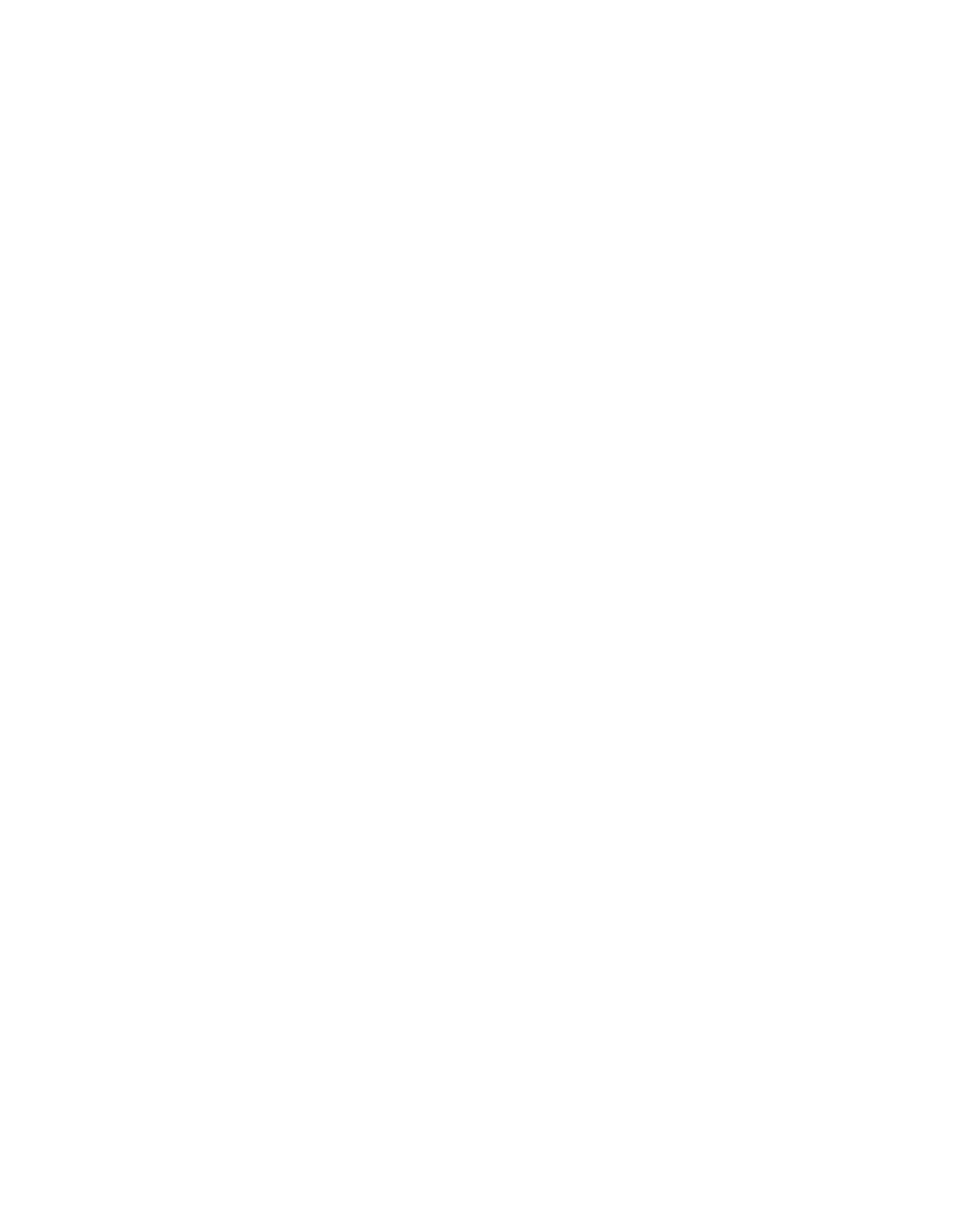

## **CITY OF OKEECHOBEE CITIZENS CHARTER REVIEW ADVISORY COMMITTEE APRIL 8, 2021 OFFICIAL MINUTES**

#### $\mathbf{L}$ **CALL TO ORDER**

Chairperson Ritter called the regular meeting of the Citizens Charter Review Advisory Committee (CCRAC) for the City of Okeechobee to order on Thursday, April 8, 2021, at 6:01 P.M. in the City Council Chambers, located at 55 Southeast 3<sup>rd</sup> Avenue, Room 200, Okeechobee, Florida. The invocation was given by Member Worley, followed by the Pledge of Allegiance.

#### **ATTENDANCE**  $II.$

The following CCRAC Members were present: Jamie Gamiotea, Jeremy LaRue (entered Chambers at 6:31 P.M.), Cary Pigman, Gary Ritter, Myranda Whirls and Hoot Worley. Ex officio Members Marcos Montes De Oca and Wes Abney were present as well as City Attorney John Fumero, and General Services Coordinator Patty Burnette. Members Noel Chandler and Sandy Perry as well as Executive Assistant Robin Brock were absent and Member Suzanne Bowen was present via phone.

## **III. AGENDA AND PUBLIC COMMENTS**

- **A.** Motion by Member Worley, seconded by Member Pigman to adopt the agenda as presented. **Motion Carried Unanimously**.
- **B.** There were no comment cards submitted for public participation for any issues not on the agenda.

## **IV. MINUTES**

**A.** Motion by Member Gamiotea, seconded by Member Worley to defer the approval of the March 25, 2021, Regular Meeting minutes until the next meeting. **Motion Carried Unanimously**.

#### $\mathsf{V}$ **NEW BUSINESS**

**A.** Members continued their discussion on Article 3 of the Model City Charter prepared by Attorney Fumero by revisiting C-3.2 (1) which was discussed in detail at the previous meeting. Consensus at the last meeting was the Administrator would be responsible for all City employees except for the police department, the Chief of Police, and the City Attorney. In addition, have the position of City Clerk be an elected position. A lengthy discussion ensued around whether the City Administrator should be responsible for the appointment, supervision and removal of all city employees including the Clerk's Department. A motion was made by Member Pigman, seconded by Member Whirl to have C-3.2 (1) amended to the Administrator shall be responsible for the management and oversight of all departments as specified by ordinance except for police department employees, the Chief of Police, and the City Attorney. **Motion was 5 to 2 with Members Gamiotea and Worley voting against as the position of City Attorney was being included**. Chairperson Ritter commented the Committee would discuss who would be responsible for the management and oversight of the City Clerk's Department employees when they reached C-3.5. The Committee agreed with the remaining portion of C-3.2, (2) through (9) and wished to strike (10).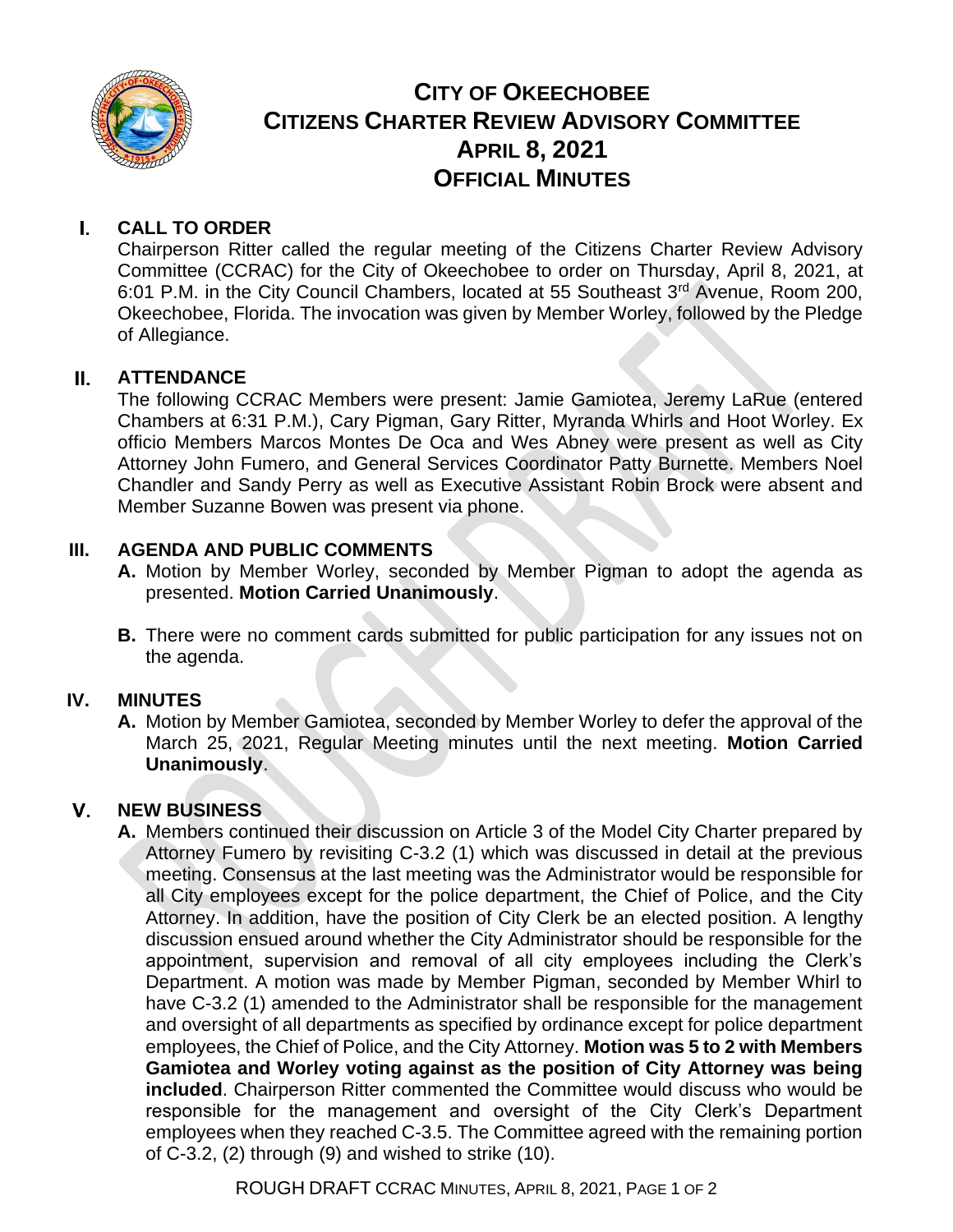#### **NEW BUSINESS**  $\mathbf{V}$

ITEM A CONTINUED:C-3.3; amend the first sentence to read, to perform his/her duties during his/her temporary absence, disability, or termination of employment, the Administrator may designate by letter filed with the City Council, a qualified City officer to exercise the powers and duties of Administrator during his/her absence or disability. C-3.4 was fine as presented. In C-3.5 strike the first and last sentences and amend the position of the City Clerk to be an elected position. In addition, add the City Clerk shall serve as the City's Supervisor of Elections as determined by the City Council. C-3.6, Administrator Montes De Oca suggested adding something that addresses other attorneys that may attend in his/her absence and something specifying attendance at City functions and other meetings of Boards/Committees. The Committee agreed with C-3.7, 3.8 and 3.10. For C-3.9, amend the last sentence to state the advisory committees, boards and agencies shall report directly to the City Council, however, the City Administrator or the City Clerk as appropriate, shall provide the administrative support to such committees, boards, and agencies.

- **B.** Due to the lateness of the hour, Article 4 of the Model City Charter will be discussed at the next meeting scheduled for April 22, 2021.
- **C.** Next agenda items will be to discuss Article 4 of the Model City Charter and consider items for the next meeting. City Clerk Gamiotea asked to continue discussion regarding whether the employees of the City Clerk's Office would fall under the City Clerk or the City Administrator at the meeting scheduled for May 13, 2021.

#### VI. **ADJOURN MEETING**

Chairperson Ritter adjourned the meeting at 8:06 P.M.

Submitted by:

 Patty M. Burnette Approved on:

 $\overline{\phantom{a}}$  , which is the set of the set of the set of the set of the set of the set of the set of the set of the set of the set of the set of the set of the set of the set of the set of the set of the set of the set of

Please take notice and be advised that when a person decides to appeal any decision made by the Citizens Charter Review Advisory Committee with respect to any matter considered at this meeting, he/she may need to ensure that a verbatim record of the proceeding is made, which record includes the testimony and evidence upon which the appeal is to be based. City Clerk media are for the sole purpose of backup for official records of the Clerk.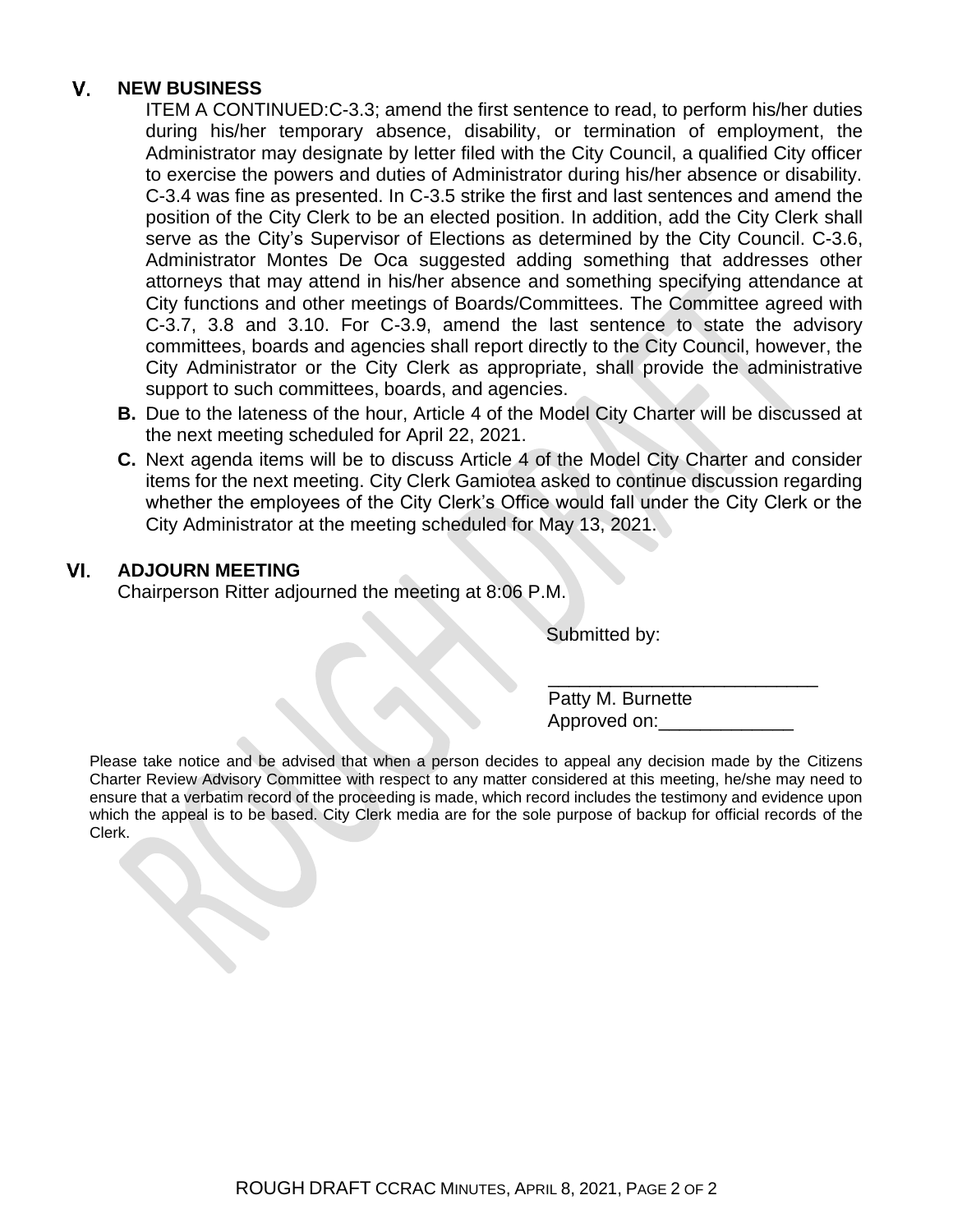## 04/15/2021 DRAFT- FOR DISCUSSION PURPOSES ONLY 4/22/2021

Exhibit 1

#### **ARTICLE 4. - LEGISLATIVE**

§ C-4.1. – Council Meeting Procedures.

- (a) Meetings. The Council shall hold at least ten (10) regular monthly meetings in each calendar year, at such times and places as the Council may prescribe.
- (b) Rules of Procedure and Order. The Mayor, with the advice and consent of the Council Members, shall determine rules of procedure and order of business for any and all public meetings, workshops, or other such proceedings.
- (c) Quorum and Voting. Voting on ordinances shall be by roll call on final reading and shall be recorded. All other matters shall be by voice vote unless a Council Member or the City Clerk requests otherwise. No ordinance, except as otherwise provided in the Charter, shall be valid or binding unless adopted by the affirmative votes of at least three (3) Council Members. A majority of the Council physically present shall constitute a quorum. Council Member participation by "communications media technology" means is acceptable if allowable under pertinent State law or emergency order of the Governor.

#### § C-4.2. - Prohibitions.

- (a) Appointment and Removal. Neither the Council, nor any of its members, shall in any manner dictate the appointment or removal of any City officers or employees whom the Administrator or any of his/her subordinates are empowered to employ or appoint.
- (b) Interference With Administration. It is the intent of this Charter that recommendations for improvement in City government operations by individual Council Members be made to and through the City Administrator.
- (c) Holding Other Office. In addition to that prescribed by law, no elected City official shall hold any appointive City office or City employment while in office. No former elected City official shall hold any compensated City employment until at least one (1) year after the expiration of his/her term.

#### § C-4.3. - Ordinances.

- (a) Actions Requiring an Ordinance. In addition to other acts required by law or by specific provision of this Charter to be affected or authorized by ordinance, those acts of the Council shall be by ordinance which:
	- (1) Adopt or amend an administrative regulation or establish, alter or abolish any City office, department, board or agency;
	- (2) Establish a rule or regulation the violation of which carries a penalty or other penal measures;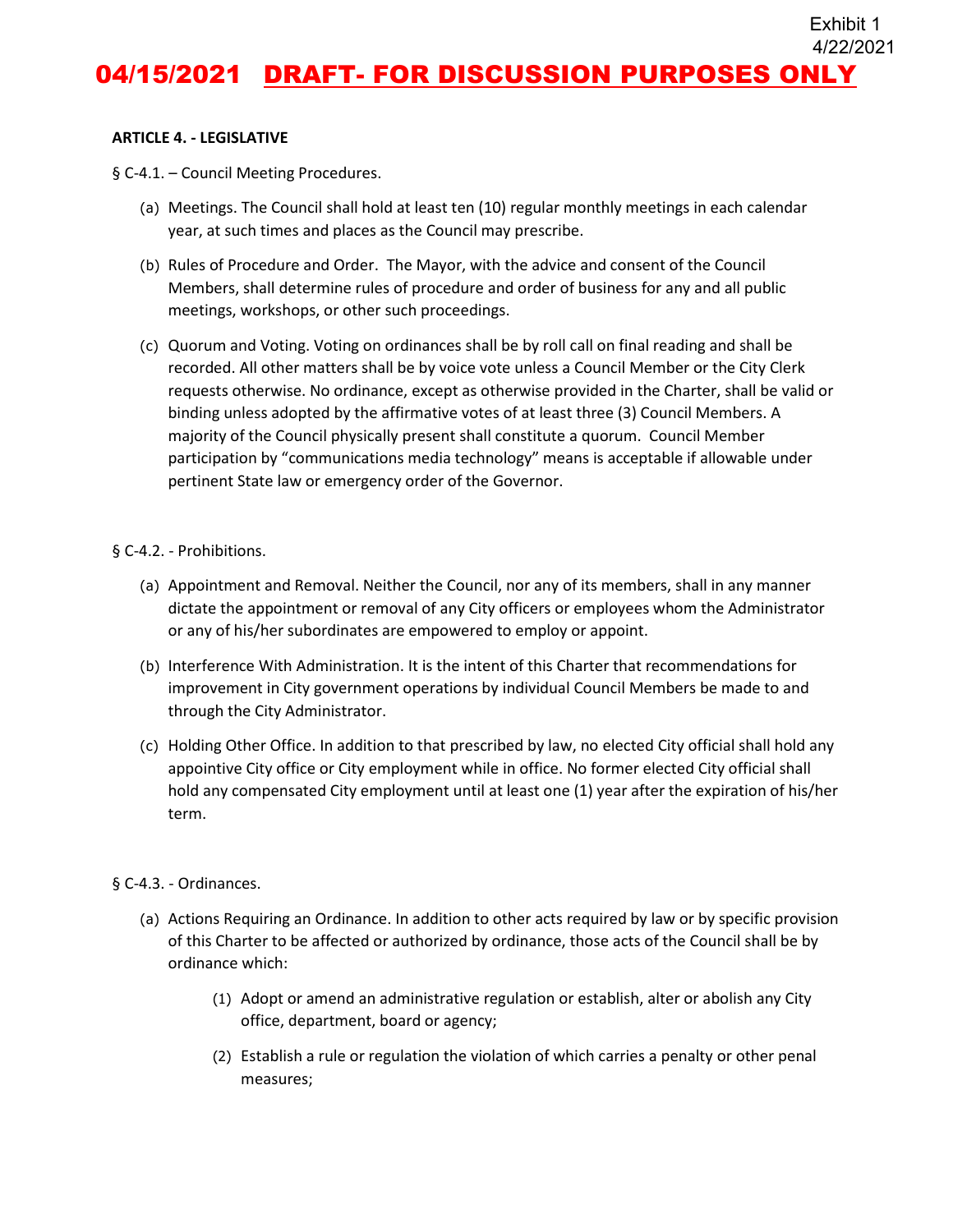# 04/15/2021 DRAFT- FOR DISCUSSION PURPOSES ONLY

- (3) Levy taxes or appropriate funds;
- (4) Grant, renew or extend a franchise;
- (5) Set service or user charges for municipal services or grant administrative authority to set such charges;
- (6) Authorize the borrowing of money;
- (7) Convey or lease or authorize by administrative action the conveyance or lease of any lands of the City; or
- (8) Amend or repeal any ordinance previously adopted, except as otherwise provided in this Charter.
- (b) Procedure. The Council may adopt procedures with respect to the passage of ordinances in accordance with applicable law.

#### § C-4.4. - Emergency Ordinances.

To meet a public emergency affecting the public health, safety or welfare, or the public peace, the Council may adopt, in the manner provided in this Section, one or more emergency ordinances, but such ordinances may not: levy taxes, grant, renew or extend any municipal franchise; set service or user charges for any municipal services; or authorize the borrowing of money except as provided under the emergency appropriations provisions of this Charter if applicable.

- (a) Form. An emergency ordinance shall be introduced in the form and manner prescribed for ordinances generally, except that it shall be plainly designated in a preamble as an emergency ordinance and shall contain, after the enacting clause, a declaration stating that an emergency exists and describing it in clear and specific terms.
- (b) Procedure. An emergency ordinance may be adopted with or without amendment or rejected at the meeting at which is introduced and shall be enacted by no less than three members of the Council. After its adoption, the ordinance shall be published and printed as prescribed for other ordinances.
- (c) Effective Date. An emergency ordinance shall become effective upon adoption or at such other date as may be specified in the ordinance.
- (d) Repeal. Every emergency ordinance except emergency appropriation ordinances shall automatically be repealed as of the sixty-first  $(61<sup>st</sup>)$  day following its effective date, but this shall not prevent re-enactment of the ordinance under regular procedures, or if the emergency still exists, in the manner specified in this Section. An emergency ordinance may also be repealed by adoption of a repealing ordinance in the same specified in this Section for adoption of emergency ordinances.
- (e) Emergency Appropriations. The Council may make emergency appropriations in the manner provided in this Section. To the extent that there are no available unappropriated revenues to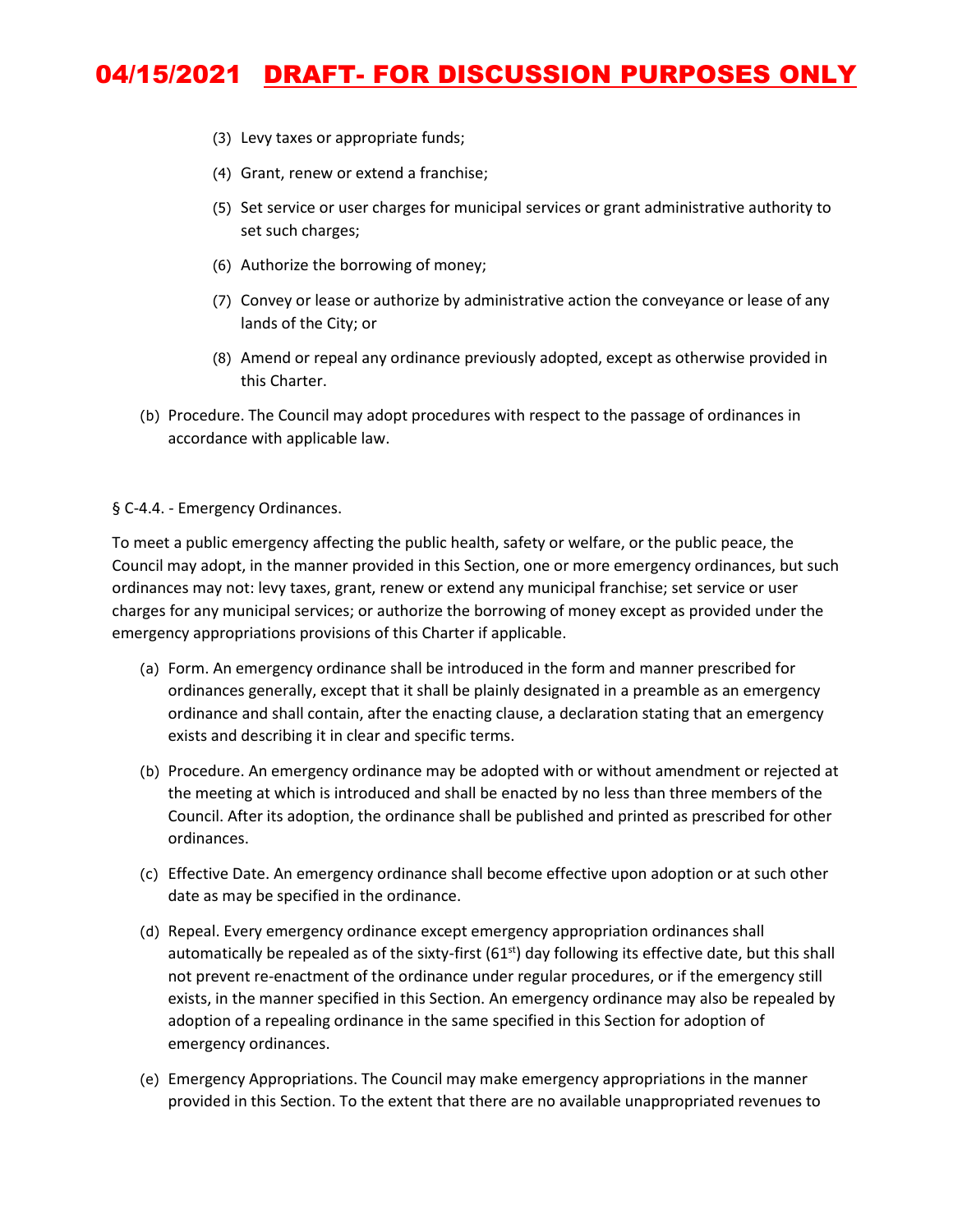# 04/15/2021 DRAFT- FOR DISCUSSION PURPOSES ONLY

meet such appropriations, the Council may by such emergency ordinance authorize the issuance of emergency notes, which may be renewed from time to time, but the emergency notes, including renewals thereof, shall be payable not later than the last day of the fiscal year next succeeding the fiscal year in which the emergency appropriation ordinance was originally adopted. All emergency appropriations shall be subject to the independent audit set forth in Section 4.10 below.

### § C-4.5. - Annual Budget Adoption.

- (a) Balanced Budget. Each annual budget adopted by the Council shall be a balanced budget.
- (b) Budget Adoption. The Council shall by ordinance adopt the annual budget on or before the thirtieth (30<sup>th</sup>) day of September of each year. If it fails to adopt the annual budget by this date, the Council may by resolution direct that the amounts appropriated for current operations for the current fiscal year shall be deemed adopted for the ensuing fiscal year for a period of fifteen (15) days and renewed by resolution each fifteen (15) days, with all items in it prorated accordingly, until such time as the Council adopts an annual budget for the ensuing fiscal year. An ordinance adopting an annual budget shall constitute appropriation of the amounts specified therein.
- (c) Specific Appropriation. The budget shall be specific as to the nature of each category of appropriations therein. Reasonable appropriations may be made for contingencies, but only within defined spending categories.

### § C-4.6. - Fiscal Year.

The fiscal year of the City government shall begin on the first day of October and shall end on the last day of September of the following calendar year. Such fiscal year shall also constitute the annual budget and accounting year.

§ C-4.7. - Appropriation Amendments or Budget Amendments During the Fiscal Year.

- (a) Supplemental Appropriations or budget amendments. If, during any fiscal year, revenues in excess of those estimated in the annual budget are available for appropriation, the City Council may by ordinance make supplemental appropriations for the fiscal year up to the amount of such excess.
- (b) Reduction of Appropriations. If, at any time during the fiscal year, it appears probable to the Administrator that the revenues available will be insufficient to meet the amount appropriated, he/she shall report in writing to the City Council without delay, indicating the estimate amount of the deficit, and his/her recommendations as to the remedial action to be taken, The City Council shall then take such action as it deems appropriate to prevent any deficit spending.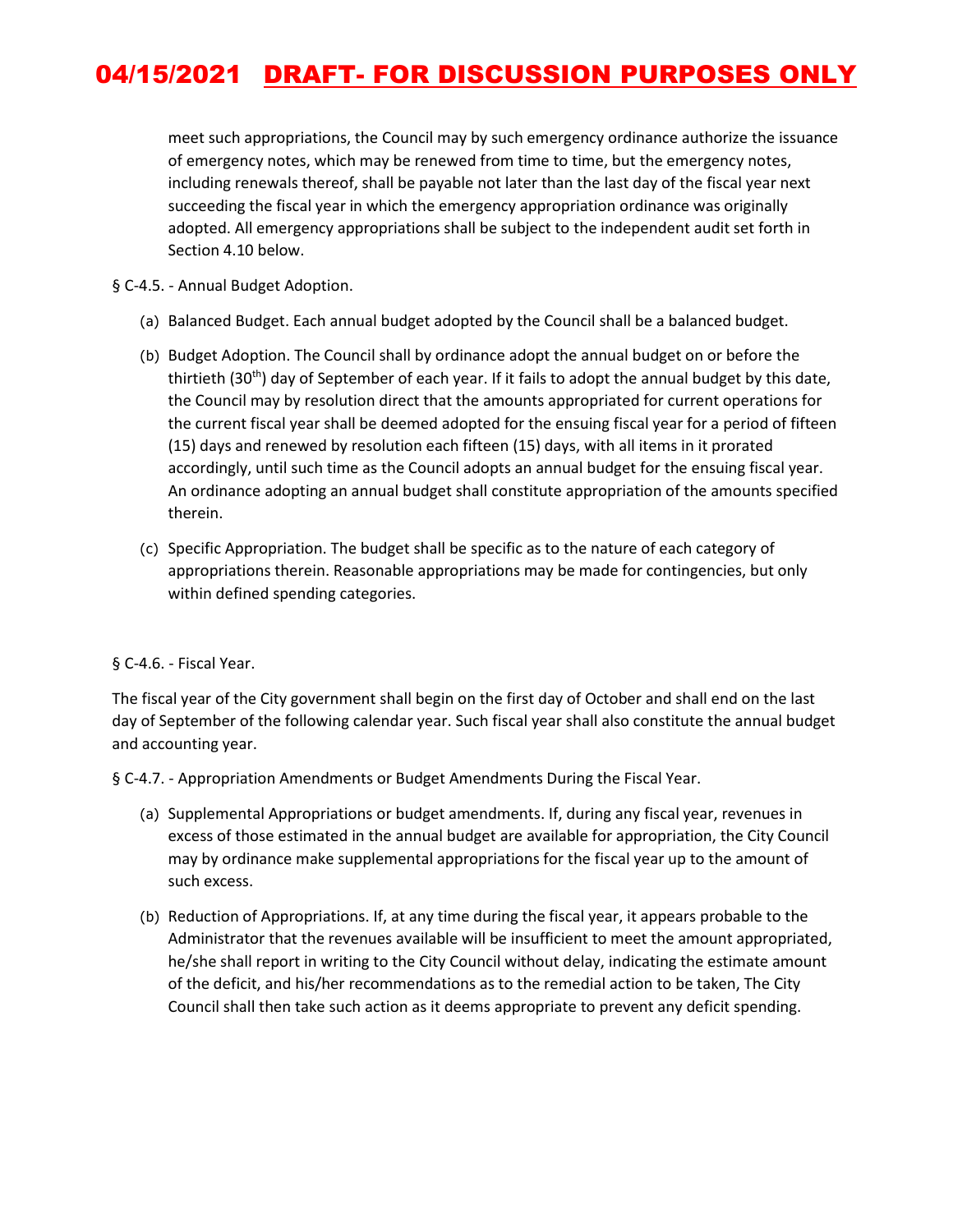# 04/15/2021 DRAFT- FOR DISCUSSION PURPOSES ONLY

§ C-4.8. - Authentication, Recording and Disposition of Ordinances; Resolutions and Charter Amendments.

- (a) Authentication. The Mayor and the Clerk shall authenticate by their signature all ordinances and resolutions adopted by the Council. In addition, when Charter amendments have been approved by the electors, the Mayor and the Clerk shall authenticate by their signatures the Charter amendment, such authentication to reflect the approval of the Charter amendment by the electorate.
- (b) Recording. The Clerk shall keep properly indexed books in which shall be recorded, in full, all ordinances and resolutions passed by the Council. Ordinances shall, at the direction of the Council, be periodically codified. The clerk shall also maintain the City Charter in current form and shall enter all Charter amendments.
- (c) Record Availability. The Council shall, by ordinance, establish procedures for making all resolutions, ordinances, technical Codes adopted by reference, and this Charter available to the people of the City for public inspection and available for purchase at a reasonable price.

### § C-4.9. - Annual Tax Levy.

The City shall have the right to levy, assess and collect all such taxes as are permitted by law, including without limitation ad valorem, excise, franchise or privilege taxes on services and utilities.

#### § C-4.10. - Independent Audit.

The Council shall provide for an annual independent audit of all City accounts and may provide more frequent audits as it deems necessary. Those audits shall be made in accordance with generally accepted auditing standards by a certified public accountant or firm of such accountants (hereinafter referred to as the "auditors"), designated annually, who have no personal interest in the fiscal affairs of the City government or any of its officers. A summary of the results, including any deficiencies found, shall be made public. In making such audit, proprietary functions shall be audited separately and adequate depreciation on propriety facilities shall be accrued so the public may determine the amount of any direct or any indirect subsidy. If a designated auditor has conducted the annual independent audit of the City for a period of three consecutive years, the Council shall review, either through the appointment of a citizen's committee, an individual, or other certified public accountant or firm of such accounts, the adequacy of the auditors' performance.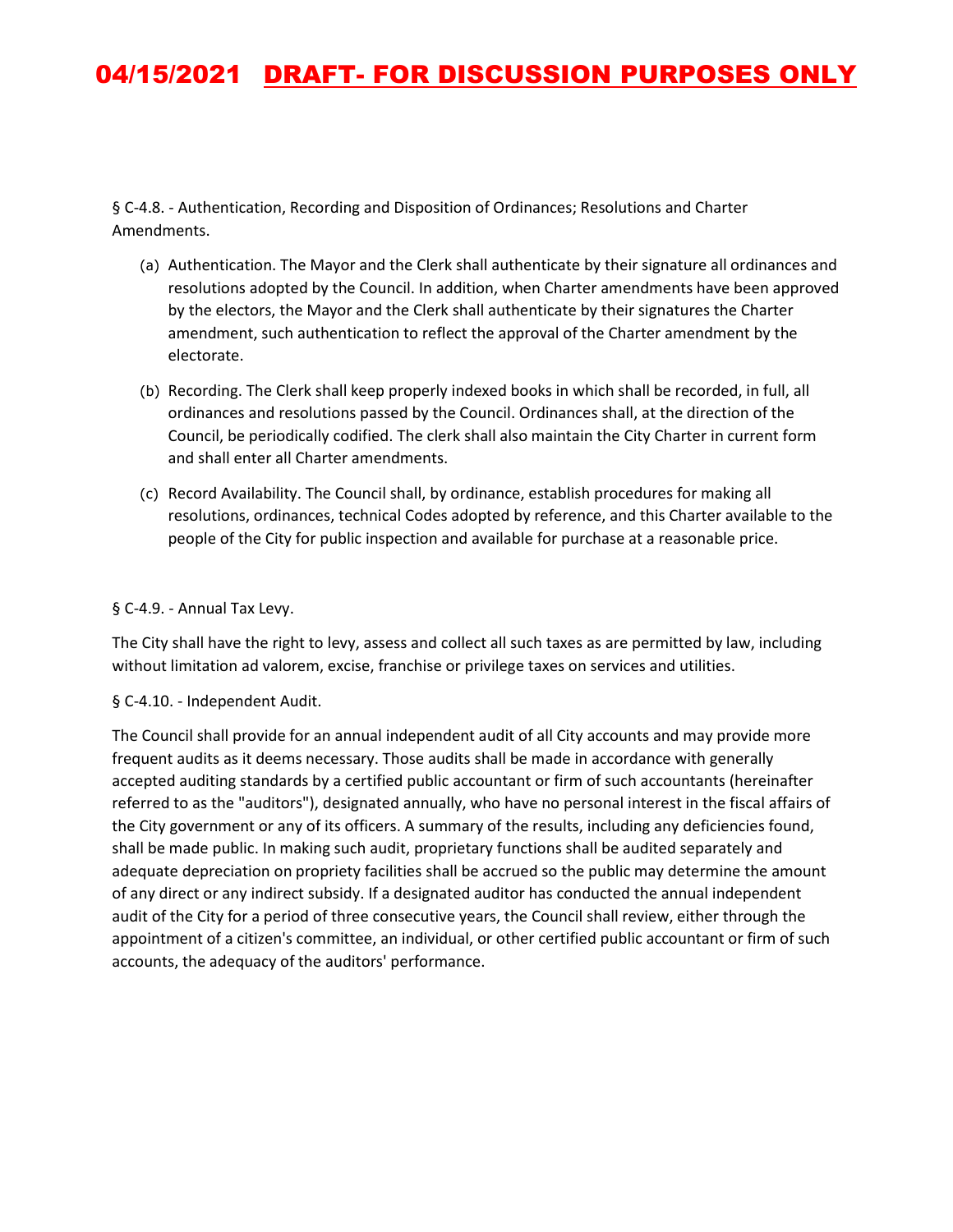### **ARTICLE 5. - ELECTIONS**

§ C-5.1. - Elections.

- (a) Electors. Any person, who is a resident of the City, has qualified as an elector of the State and registers to vote in the manner prescribed by law shall be an elector of the City.
- (b) Nonpartisan Elections. All elections for the Council/City Clerk positions shall be conducted on a non-partisan basis and no ballot shall show the party designation of any candidate in accordance with the applicable provisions of the , in accordance with the State of Florida Elections Code as codified in Florida Statutes, as may be amended from time to time.
- (c) Election Dates. The City's general election shall be held in even-numbered years on the first Tuesday after the first Monday in November. In the event an election date falls on a religious holiday, the Council may, by ordinance, change the dates for qualifying and for the election. The terms of the sitting officials shall be extended to as necessary to accomplish the election date revision made pursuant to this Section in accordance with Section 2.3 of the Charter.
- (d) General Election. The ballot for the general election shall contain the names of all qualified candidates for each of the City Council/City Clerk positions which are to be filled as a result of members' terms expiring. The Candidates running for office with the highest number of votes shall be duly elected.
- (e) Run-off Election. The procedure and process set forth in the State of Florida Elections Code, as codified in Florida Statutes, and as may be amended from time to time, concerning a runoff election shall apply.
- (f) Special Elections. Special elections, when required, shall be scheduled by the Council at such times and in such manner as shall be consistent with this Charter, in accordance with the State of Florida Elections Code as codified in Florida Statutes, as may be amended from time to time..
- (g) Single Candidates for City Clerk. No election for the City Clerk seat shall be required in any election if there is only one duly qualified candidate. That candidate shall be considered elected automatically.
- (h) Vote by Mail. Vote by Mail voting will be permitted as provided by the laws of the State and under such conditions as may be prescribed by ordinance from time to time.
- (i) Commencement of Terms. The term of office of any elected official will commence on the first Monday in January following the General Election and until their successor is qualified and elected for a period of four (4) years. .
- (j) Chief Elections Officer. The City Clerk is hereby designated as the chief elections officer of the City and shall see that all city elections are conducted in a proper and legal manner. Subject to the approval of the City council, the City Clerk may delegate any or all the responsibilities for administering elections to the Okeechobee County Supervisor of Elections.
- (k) Straw ballot. City Council may, by ordinance, call a special election with a purpose of having the electors of the city vote on an issue in a nonbinding referendum. The ordinance shall call the election, set the date therefor, and prescribe the ballot language. The City Clerk shall cause a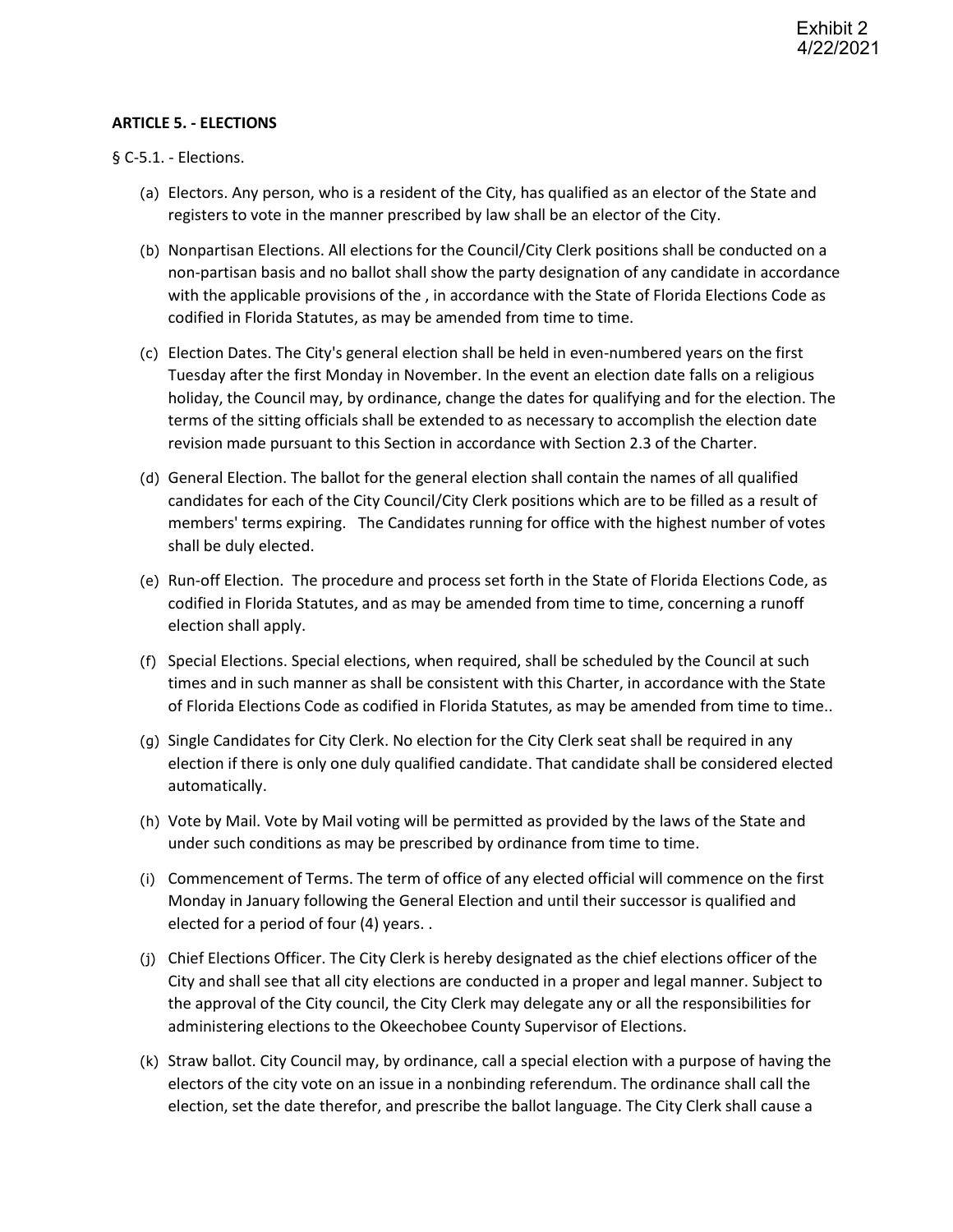notice of election to be published in accordance with state law. The election may be held in conjunction with a regularly scheduled city election or at such other time as provided by city council.

(l) Applicable Law. To the extent not addressed herein or not inconsistent with the provisions herein, the State of Florida Elections Code, as codified in Florida statutes, as may be amended from time to time, shall apply to Article 5 of the City Charter.

§ C-5.2. - Referendum. Referendum. The electors of the City shall have power to require reconsideration by the Council of any adopted ordinance and, if the Council fails to repeal an ordinance so reconsidered, to approve or reject such adopted ordinance at a City election, provided that such power shall not extend to the annual budget or capital program or any ordinance appropriating money, levying taxes or setting salaries of City officers or employees, pursuant to such annual budget.

- (a) Commencement of Proceedings. Any fifty (50) electors may commence initiative or referendum proceedings by filing with the Clerk an affidavit stating they will constitute the petitioners' committee and be responsible for circulating the petition and filing it in proper form, stating their names and addresses and specifying the address to which all notices to the committee are to be sent, and setting out in full the proposed initiative ordinance or citing the ordinance sought to be reconsidered. Promptly after the affidavit of the petitioners' committee is filed, the Clerk shall at the committee's request, issue the appropriate petition blanks to the petitioners' committee at the committee's expense. Petitioners' proposed ordinance shall be approved as to legal sufficiency by the City Attorney prior to circulation.
- (b) Petitions.
	- i) Number of Signatures. Initiative and referendum petitions must be signed by electors of the City equal in number to at least twenty percent (20%) of the total number of electors registered to vote at the last regular City election.
	- ii) Form and Content. All papers constituting a petition shall be assembled as one instrument of filing. Each signature shall be executed in ink or indelible pencil and shall be followed by the printed name of signatory and the address of the person signing. Petitions shall contain or have attached thereto throughout their circulation the full text of the ordinance proposed or sought to be reconsidered.
	- iii) Affidavit of Circulator. Each paper of a petition shall have attached to it when filed an affidavit executed by the circulator thereof stating that s/he personally circulated the papers constituting the petition, the number of signatures thereon, that all the signatures were affixed in his/her presence that s/he believes them to be the genuine signatures of the persons whose names they purport to be and that each signer had an opportunity before signing to read the full text of the ordinance proposed or sought to be reconsidered.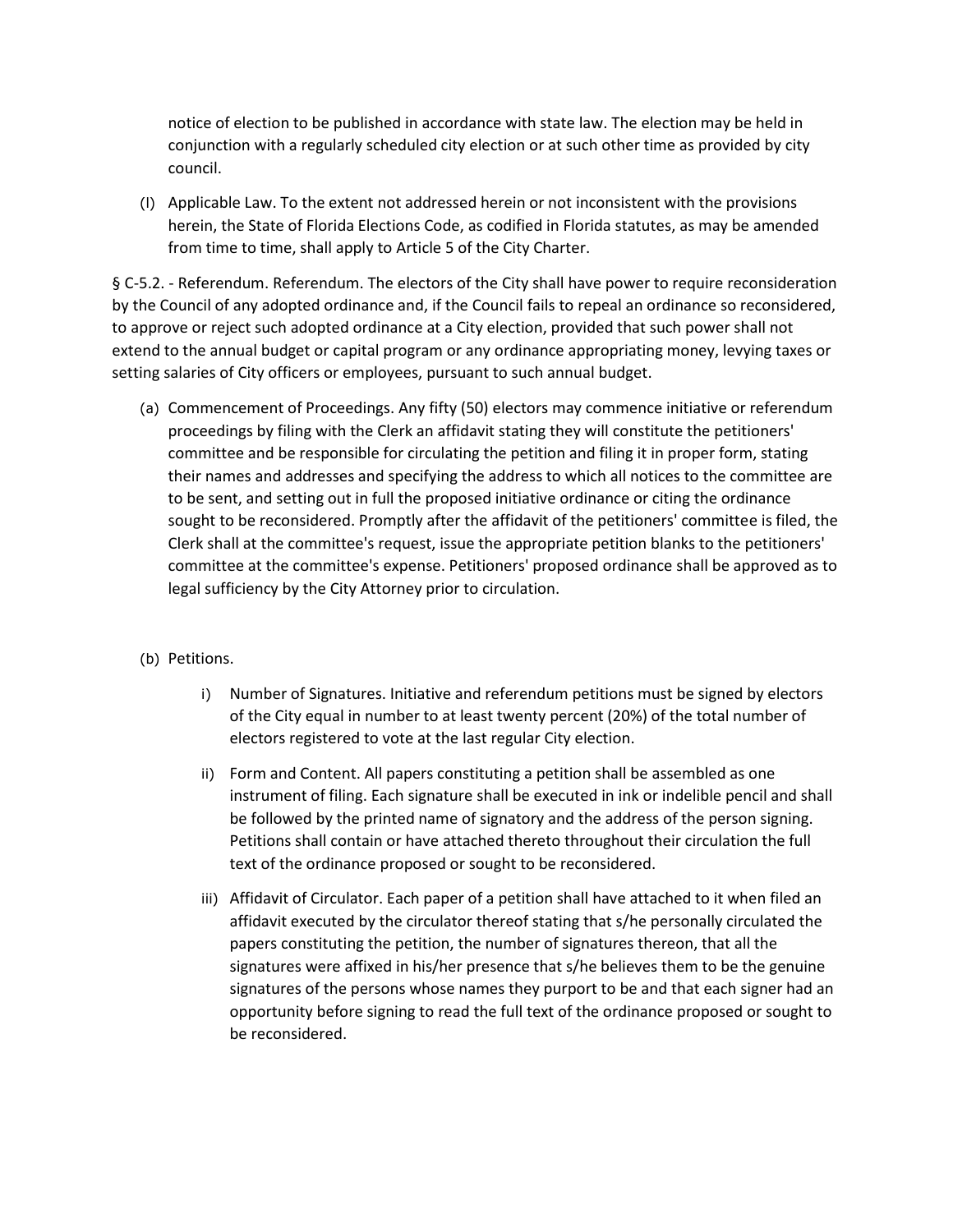- iv) Filing Deadline. All initiative and referendum petitions must be filed within sixty (60) days of the date on which proceedings with respect to such initiative or referendum are commenced.
- (c) Procedure for Filing.
	- i) Certificate of Clerk: Amendment. Within twenty (20) days after an initiative petition is filed or within five (5) days after a referendum petition is filed, the Clerk shall complete a Certificate as to its sufficiency (the "Certificate") specifying, if it is insufficient, the particulars wherein it is defective and shall promptly send a copy of the Certificate to the petitioners' committee by registered mail. Grounds for insufficiency are only those specified in subsection (c) of this Section. A petition certified insufficient for lack of the required number of valid signatures may be amended once if the petitioners' committee files a notice of intention to amend it with the Clerk within two (2) business days after receiving the copy of the Certificate and files a supplementary petition upon additional papers within ten (10) days after receiving the copy of such Certificate. Such supplementary petition shall comply with the requirements of paragraphs (I), (H) and (iii) of subsection (c) of this Section, and within five (5) days after it is filed the Clerk shall complete a Certificate as to the sufficiency of the petition as amended and promptly send a copy of such Certificate to the petitioners' committee by registered mail as in the case of an original petition. If a petition or amended petition is certified sufficient, or if a petition or amended petition is certified insufficient and the petitioners' committee does not elect to amend or request Council review under paragraph (ii) of this subsection (d) within the time required, the Clerk shall promptly present his/her Certificate to the Council and within sixty (60) days the Certificate shall then be a final determination as to the sufficiency of the petition.
	- ii) City Council Review. If a petition has been certified insufficient and the petitioners' committee does not file notice of intention to amend it or if an amended petition has been certified insufficient, the committee may, within two (2) business days after receiving the copy of such certificate, file a request that it be reviewed by the Council. The Council shall review the certificate at its next meeting following the filing of such request and approve or disapprove it, and the Council's determination shall then be a final determination as to the sufficiency of the petition.
- (d) Action on Petitions.
	- i) Action by City Council. When an initiative or referendum petition has been finally determined sufficient, the Council shall promptly consider the proposed initiative ordinance or reconsider the referred ordinance by voting its repeal, all in the manner provided in Article 4. If the Council fails to adopt a proposed initiative ordinance without any change in substance within forty-five (45) days or fails to repeal the referred ordinance within thirty (30) days, it shall submit the proposed or referred ordinance to the electors of the City. If the Council fails to act on a proposed initiative ordinance or a referred ordinance within the time period contained in paragraph (i) of subsection (e) of this Section, the Council shall be deemed to have failed to adopt the proposed initiative